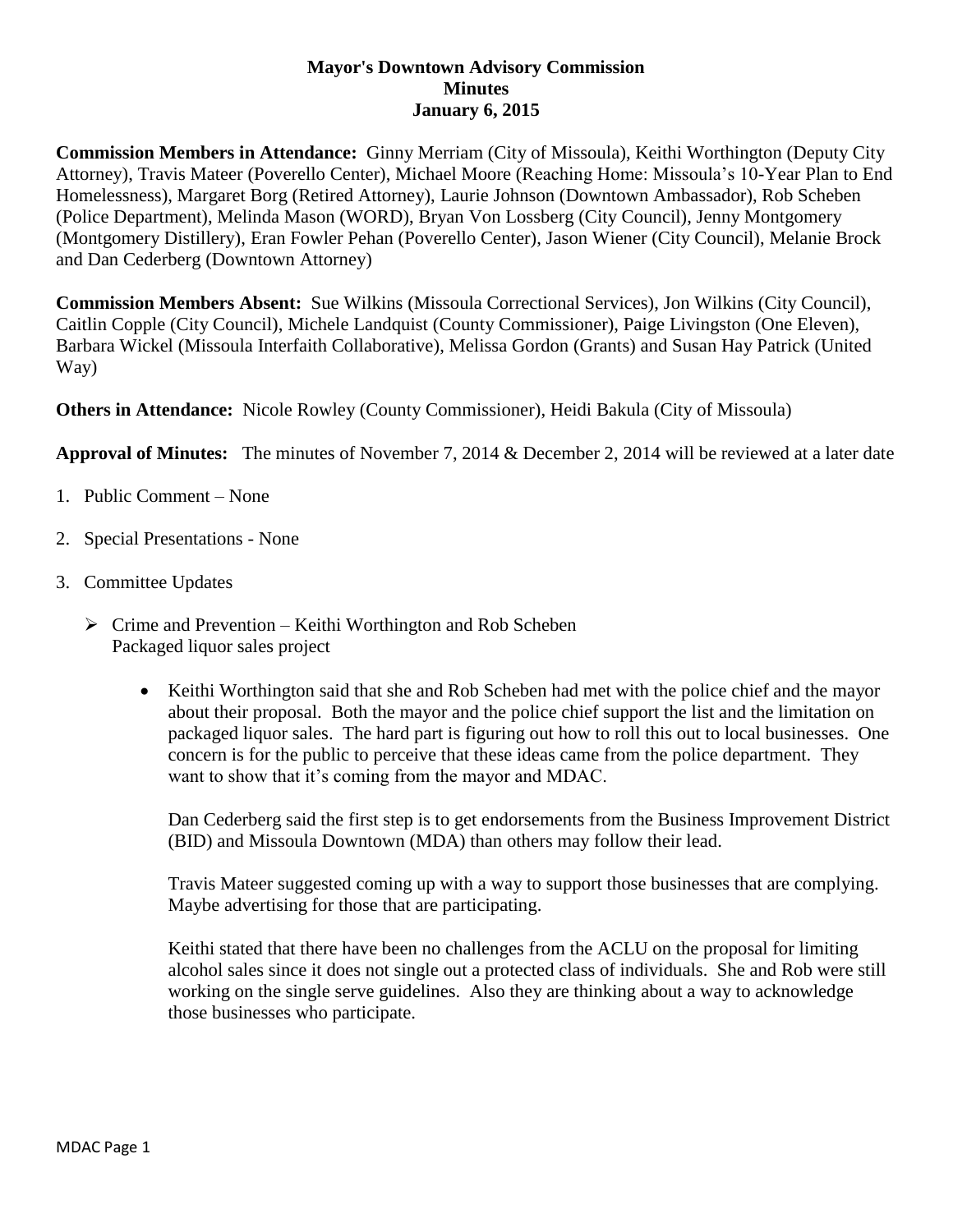- $\triangleright$  Real Change Promotion Ginny Merriam Intern proposal for university student education project
	- Melanie Brock is still working to find an intern from the university to work on a Real Change Promotion campaign during the spring semester. The intern would work out of the Downtown Partnership office. At this point the position has been posted on a board at the university and the information will also be emailed to the marketing majors. Laurie Johnson asked about using city hours to create an MCAT presentation on panhandling to take to interested parties/businesses for education purposes.
- $\triangleright$  Built Environment Margaret Borg & Ginny Merriam Art Park update
	- Ginny Merriam is still working with the Art Park Subcommittee to address issues such as parking, policing and park maintenance. She is also going to the Business Improvement District board to discuss the art park. The parking commission was able to find additional parking for the area and the parks department is working on a design to minimize crime. Rob Scheben of the police department will be meeting with Donna Gaukler about this.
- $\triangleright$  Human Services Jason Wiener and Susan Hay Patrick Reaching Home update from Michael Moore
	- Michael Moore explained that the Housing First Task Force met for a brainstorming session. They are now looking at a way to finance the program. There is an interested local developer who is going to a conference in Denver where tax credits and financing for housing will be discussed. Michael's next step is to bring his report to council and invite the press. The report will be a great tool to use to educate the community.

John Floridis held a benefit concert for Reaching Home that raised \$1,000.

- $\triangleright$  Updates on other projects Downtown Police Officer Project – Dan Cederberg & Jon Wilkins
	- Dan Cederberg is currently waiting to hear back from the police chief on staffing suggestions. The Downtown Business Improvement District (BID) members are interested in meeting with the mayor, someone from the parks department, and the police chief. One idea is to hire Community Safety Officers (CSOs) instead of a police officer. They may or may not need the CSO year round, mainly April – October.

Help 10 People – Bryan von Lossberg

 Bryan von Lossberg went to a Crisis Intervention Team (CIT) meeting and visited with Erin Kautz and the board. CIT trains individuals on how to deal with crisis situations, or used to. Currently they are reassessing their strategic plan and Bryan is not sure they are the right group to work on this project. CIT builds relationships with mental health and law enforcement services and provides data and understanding when it comes to service providers. The data from CIT will help make resources more effective since funding is an issue. Interactions between services are difficult because of confidentially of the individuals needing the services.